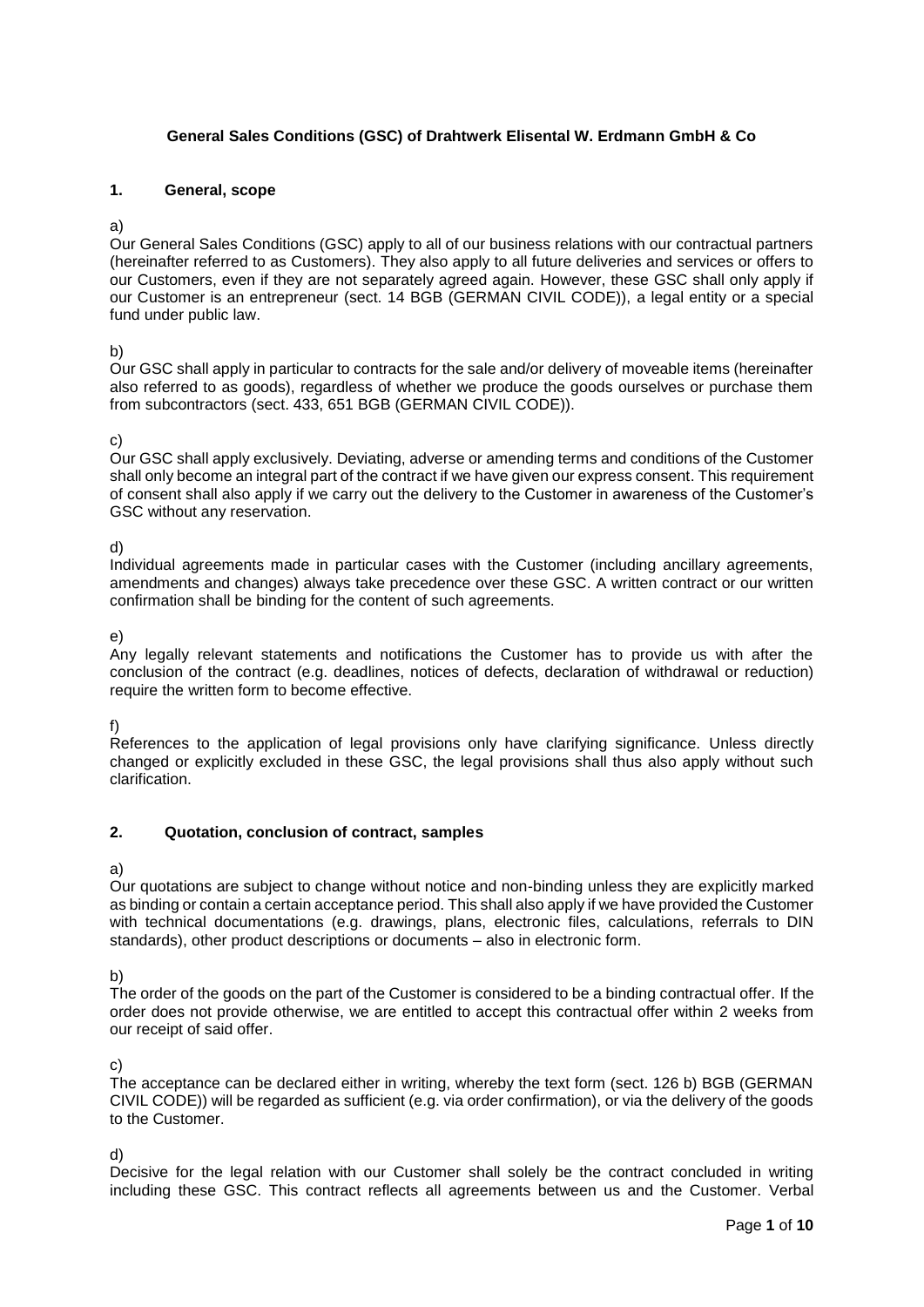commitments on our part before the conclusion of this contract shall be legally unbinding. Oral agreements shall be replaced by the written contract unless it is expressly stated therein that they will continue to be binding in each case.

e)

Official statements (e.g. advertising messages, general recommendations) on our part or on the part of other third parties (e.g. manufacturer) shall not be considered as an agreement on the quality and shall particularly not contain a guarantee promise.

## f)

Statements on our part regarding the goods or the services (e.g. technical data, weights, dimensions, tolerances, load capacities) as well as representations, such as in the form of drawings or illustrations, are only approximately relevant, unless the usability for a contractually agreed purpose requires exact conformity. Unless the guarantee is extended explicitly and in writing, they do not particularly constitute guaranteed characteristics, but the description or identification of our delivery or service. Variations, which are usual in the trade, and discrepancies, which ensue from statutory provisions or constitute technical improvements, are permissible, unless they adversely affect the use for the purposes intended by the contract. Information on measured values comes from freely programmable additional equipment. The calibrated measured values can be viewed.

g)

Unless agreed otherwise, samples shall only be provided against a charge; they only serve the ascertainment of the quality and, most notably, do not constitute a guarantee.

h)

Any changes or amendments of the contractual agreements made including these GSC require the text form to become effective (sect. 126 b BGB (GERMAN CIVIL CODE)). Our employees, except for managing directors and authorized signatories (Prokuristen), are not authorised to make oral agreements that deviate from the preceding provisions. The transmission by means of telecommunications (e.g. by e-mail or fax) is sufficient to meet the requirement of the written form provided that the copy of the signed declaration is transmitted.

## **3. Surplus or short deliveries**

Due to technical reasons during the production and/or commercial circumstances in the procurement of primary materials for the purpose of supplying our Customer, it may occur that we do not manufacture exact quantities. In this case the contract shall be adapted in such a way that surplus or short deliveries of up to 10 % are in accordance with the agreement. Such deviations in quantity will not constitute a defect then. The goods shall be invoiced according to the quantity actually delivered.

# **4. Prices, payment conditions, offsetting, invoicing**

a)

Prices depend on the contractual agreements with our Customers; they shall apply to the delivery items and services listed in the order confirmations. The prices quoted are in euros and ex works, exclusive of statutory value-added tax and packing; in the case of export deliveries exclusive of duty, fees and other public charges. Additional or special services shall be charged separately.

b)

In the case of sale to destination (clause No. 6 a) sentence 1) the Customer shall bear the forwarding costs ex warehouse plus the costs of a transport insurance the Customer may wish to take out. We shall not take back any transport packing or any other packing according to the packaging ordinance (Verpackungsverordnung); except for pallets and pallet cages as well as other reusable containers, they become the Customer's property.

c)

Except where otherwise agreed in writing the sales price shall be payable without deductions within 14 days from the date of invoice and delivery or acceptance of the goods. However, in the case of contracts with a delivery value exceeding € 25,000.00 we are entitled to request a down payment to the amount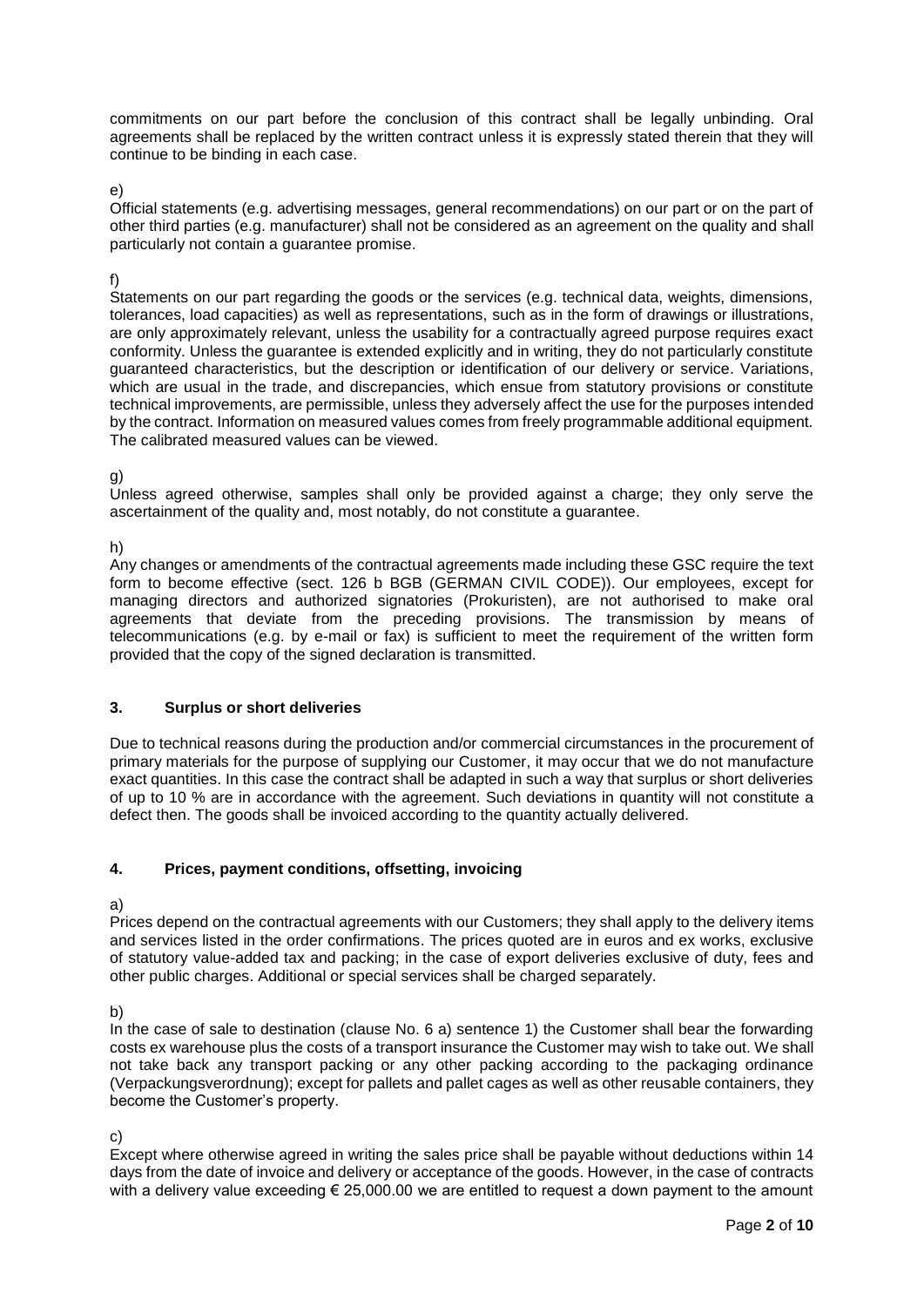of 25 % of the sales price. The down payment shall be due and payable within 14 days from the date of invoice.

d)

With the expiry of the above payment term the Customer is in default. During the default period interest shall be paid on the sales price at the respective statutory rate of default interest. We reserve the right to assert further claims for damages caused by default. Our claim for the commercial maturity interest (sect. 353 HGB (German Commercial Code)) remains unaffected.

## e)

The Customer is only entitled to set-off or retention rights if its claim is indisputably or legally established. In the case of any defects in the delivery the Customer's counterclaims, in particular those according to clause No. 8 f) sentence 2 of these GSC shall remain unaffected.

f)

If, after the conclusion of the contract, it becomes apparent that our entitlement to the sales price is jeopardised due to the Customer's inability to pay (e.g. through an application for the initiation of insolvency proceedings), we shall, according to the statutory provisions, have the right to withhold performance and - if applicable after setting a deadline - withdraw from the contract (sect. 321 BGB (GERMAN CIVIL CODE)). In the case of contracts on the manufacture of single items (custom-made products) we may withdraw from the contract immediately; the statutory provisions concerning the dispensability of setting a deadline remain unaffected.

# g)

On principle, samples are available against a charge.

h)

Invoicing will generally be carried out by means of electronic invoicing (online invoice); if the invoice is transmitted in paper form, copies are not required.

# **5. Delivery period, delayed delivery, call-off**

# a)

The delivery period will be agreed individually or specified by us upon acceptance of the order. Any deadlines and dates of deliveries and services offered by us are deemed to be approximate unless a fixed period or a fixed date has been expressly agreed. Should this not be the case, the delivery period is approx. 12 weeks from the conclusion of contract. The delivery period is considered to be complied with if, by the end of such period, the goods have left our works or we have communicated readiness for shipment. If shipment has been agreed, any delivery periods and dates refer to the time of handover to the forwarder, carrier or another third party entrusted with the transportation.

b)

The observance of delivery and performance periods implies our Customer's fulfilment of all contractual obligations. Irrespective of our rights due to the default on the part of the Customer we are entitled to demand from our Customer an extension of delivery and performance periods or a postponement of delivery and performance dates equivalent to the period of delay and an adequate starting period if our Customer does not meet its contractual obligations and/or duties toward us.

c)

If we are unable to meet binding delivery deadlines for reasons we are not responsible for (unavailability of performance), we will inform the Customer about this immediately and simultaneously specify the new presumed delivery period. If the performance is not available within the new delivery period either, we are entitled to withdraw from the contract wholly or partly; we will refund any payments already made by the Customer without delay. In particular the late self-delivery by our supplier is considered to be a case of unavailability of performance in this sense, provided that we have concluded a congruent covering transaction and neither we nor our supplier was at fault. The same applies if we are not obligated to procurement in individual cases.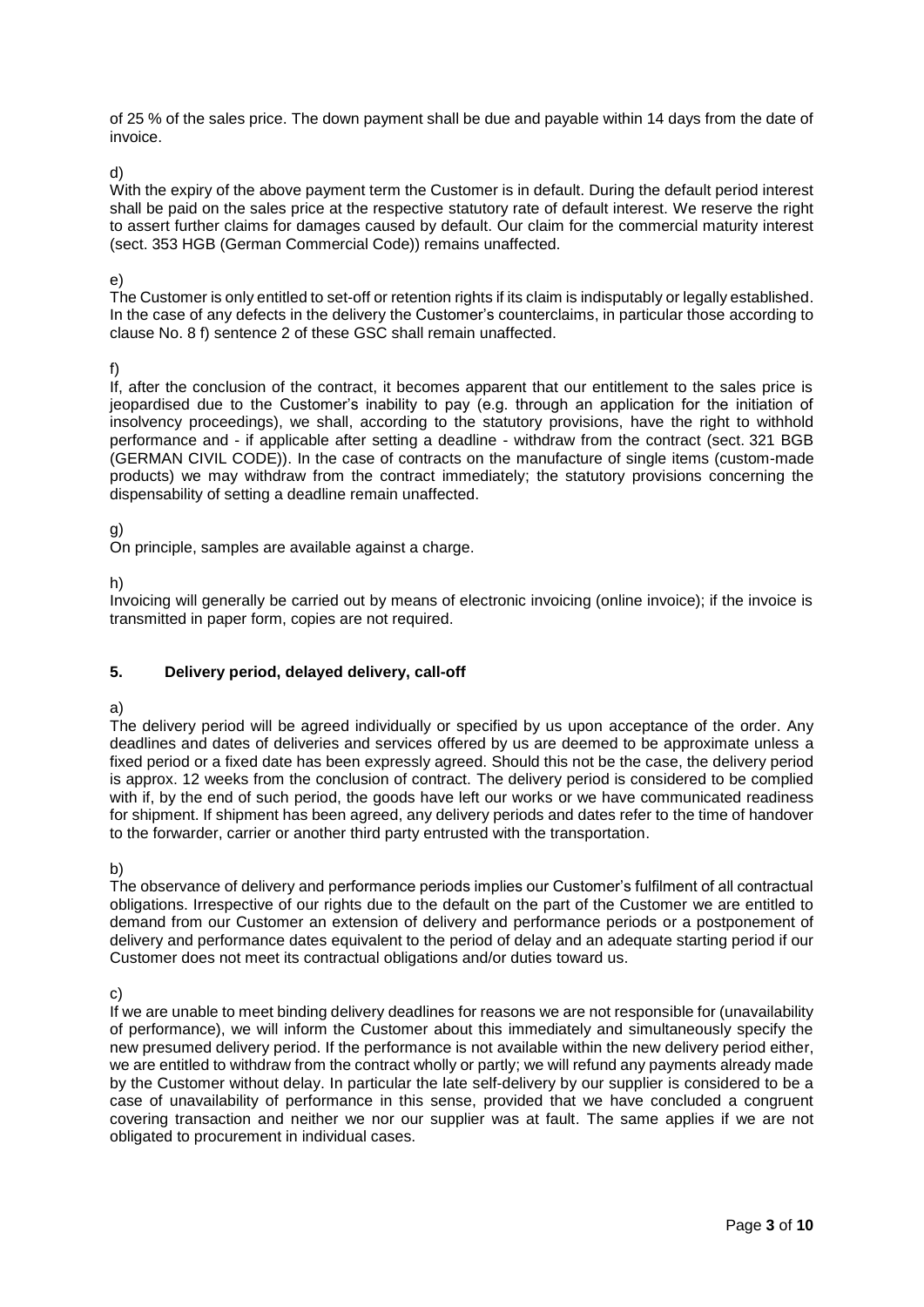#### d)

The event of a delay in delivery is specified according to the statutory provisions. This shall in any event first require the fruitless expiry of a deadline (reminder) and a reasonable extension period of at least 14 days set in writing.

#### e)

If we fall behind with deliveries, our contractual partner can demand lump sum compensation of its default damage. The lump-sum compensation for damages amounts to 0.5 % of the net price of the goods (delivery value) for each completed calendar week of delay, maximally, however, a total of 5 % of the delivery value of the goods delivered late. We reserve the right to prove that our Customer has not suffered any damage or only a considerably lower damage than the lump-sum damage outlined above.

#### f)

If we fall behind with our delivery or performance, or if delivery or performance becomes impossible to us, no matter for what reason, our liability shall be limited to damages according to clause No. 10 of these GSC. Our rights in the case of the exclusion of the obligation to perform (e.g. due to the impossibility or unreasonableness of performance and/or subsequent fulfilment) shall remain unaffected.

## g)

We are not liable for the impossibility of delivery or for delays in delivery if they are caused by force majeure or any other incident not foreseeable at the time of the conclusion of the contract. This applies e.g. to operational disturbances of all kinds, difficulties with the procurement of materials or energy, transportation delays, strikes, legal lockouts, shortage of manpower, of energy or raw materials, difficulties in the procurement of necessary, official authorisations or official measures, which we are not responsible for. In addition, clause No. 5 c) sentence 3 shall apply. If such incidents make the delivery or performance extremely difficult or impossible and if the obstruction is not only temporary, we are entitled to withdraw from the contract. In the case of temporary obstructions the delivery or performance periods are extended by the period of the obstruction plus an adequate starting period. If the Customer cannot reasonably be expected to accept the deliveries or performances due to the delay, it can withdraw from the contract immediately by providing us with a written declaration.

## h)

If delivery call-offs are agreed, our Customer has to call off deliveries at the latest within 12 months from the conclusion of contract, unless agreed otherwise in writing.

## **6. Delivery, transfer of risk, default of acceptance, partial delivery**

## a)

Delivery is ex works, which is also where the place of fulfilment for the delivery and a possible subsequent fulfilment is. At the Customer's request and expense the goods are forwarded to a different destination (sale to destination). Unless agreed otherwise, we shall be entitled to determine the type of forwarding (in particular transport company, transport route, packing) ourselves. We do not take back any means of transport and packing unless they are reusable means of transport and packing, such as reusable coils, pallet cages and pallets.

b)

The risk of accidental loss and accidental deterioration of the goods shall be transferred to the Customer at the latest with the surrender of the goods. In the case of sale to destination the risk of accidental loss and accidental deterioration of the goods as well as the risk of delay is already transferred to the forwarder, the carrier or any other person or company destined to carry out the shipment, with the delivery of the goods.

c)

If the Customer is in default of acceptance, if it fails to perform an act of cooperation or if the delivery is delayed for other reasons, for which the Customer is responsible, we shall be entitled to demand compensation for any loss thereby incurred including any additional expenses (e.g. storage costs). For this we will charge a lump-sum compensation amounting to  $\epsilon$  100.00 per calendar day beginning with the delivery deadline or – in the absence of a delivery deadline – with the notification that the goods are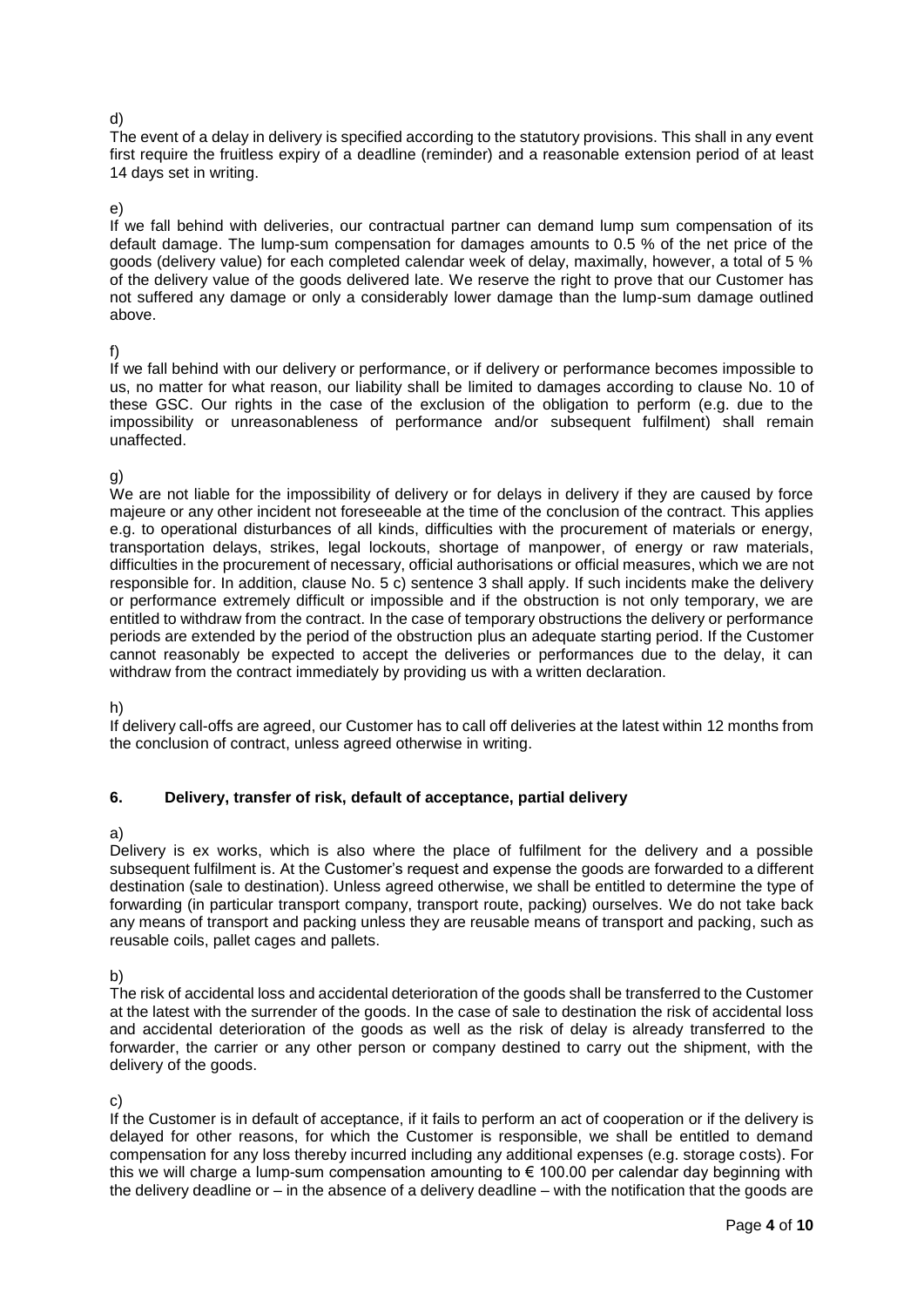ready for shipment. The proof of higher damages and our statutory claims (in particular reimbursement of additional expenses, reasonable compensation, termination) remain unaffected; the lump sum, however, is to be offset against further monetary claims. The Customer is permitted to prove that we have suffered no or only significantly lower damage than the aforementioned lump sum.

#### d)

We are entitled to make partial deliveries if a partial delivery can be used by our Customer within the scope of the intended purpose of the contract, if the delivery of the remaining goods ordered is assured and if our Customer incurs no major additional effort or costs (unless we agree to bear such costs).

## **7. Retention of title, property rights, tools**

## a)

We reserve the right to the property of the goods sold until full payment of all of our current and future receivables from delivery contracts and a current business relationship has been received. The goods as well as any goods, which, according to the provisions below take their place and are subject to the retention of title, hereinafter shall be referred to as "reserved goods". Our Customer shall store the reserved goods at no cost for us.

## b)

The reserved goods may not be pledged to third parties nor transferred as security until the secured receivables have been paid in full. Our Customer has to inform us immediately in writing if and insofar as third parties access the reserved goods in order to enable us to assert our proprietary rights. Should the third party be unable to reimburse us the judicial or out of court costs arising within this context, our Customers shall be liable to us for this.

## c)

In the event that our Customer acts in breach of contract, in particular in the event of non-payment of the due purchase price, we shall be entitled to withdraw from the contract in accordance with the statutory regulations and/or demand that the goods be returned on the basis of the reservation of title. The request for the return of goods shall not be deemed to include a simultaneous declaration of withdrawal; instead, we are entitled to demand solely the return of the goods and reserve the right to withdraw from the contract. In the event that our Customer does not pay the due purchase price, we may only assert such rights if we have previously set the Customer a reasonable payment deadline to no avail or if the setting of such a deadline is superfluous according to the statutory regulations.

## d)

Our Customer shall be entitled to process and sell the reserved goods in the proper course of business. The resale is not permitted if our Customer is in default of payment or if an application has been made to commence insolvency proceedings, insolvency proceedings have been instituted or if the institution of such proceedings has been rejected due a lack of assets, as well as in the event of the discontinuation of business or the suspension of payments. In such cases we will always be entitled to object to the resale of the reserved goods.

## e)

If the reserved goods are processed by our Customer, such processing is carried out in our name and for our account as manufacturer. We acquire immediate ownership or – if the processing involves materials provided by a number of owners or the value of the processed goods exceeds that of the reserved goods – we acquire co-ownership (fractional share of property) of the newly created item in the ratio of the value of the reserved goods to the value of the new item. In cases where no such acquisition of ownership on our part takes place, our Customer shall henceforth transfer to us its future ownership or – proportionately as above – co-ownership of the newly created item as collateral. To the extent that the reserved goods are combined or inseparably intermingled with other goods to create a single product and one of the other goods is considered the key component, our Customer shall, if the key component is owned by the Customer, hereby transfer to us the co-ownership of the single product in the proportion defined in sentence two above.

## f)

In the event of the resale of the reserved goods our Customer shall, here and now, assign the receivables from the purchaser arising from this resale by way of security to us – in the case of co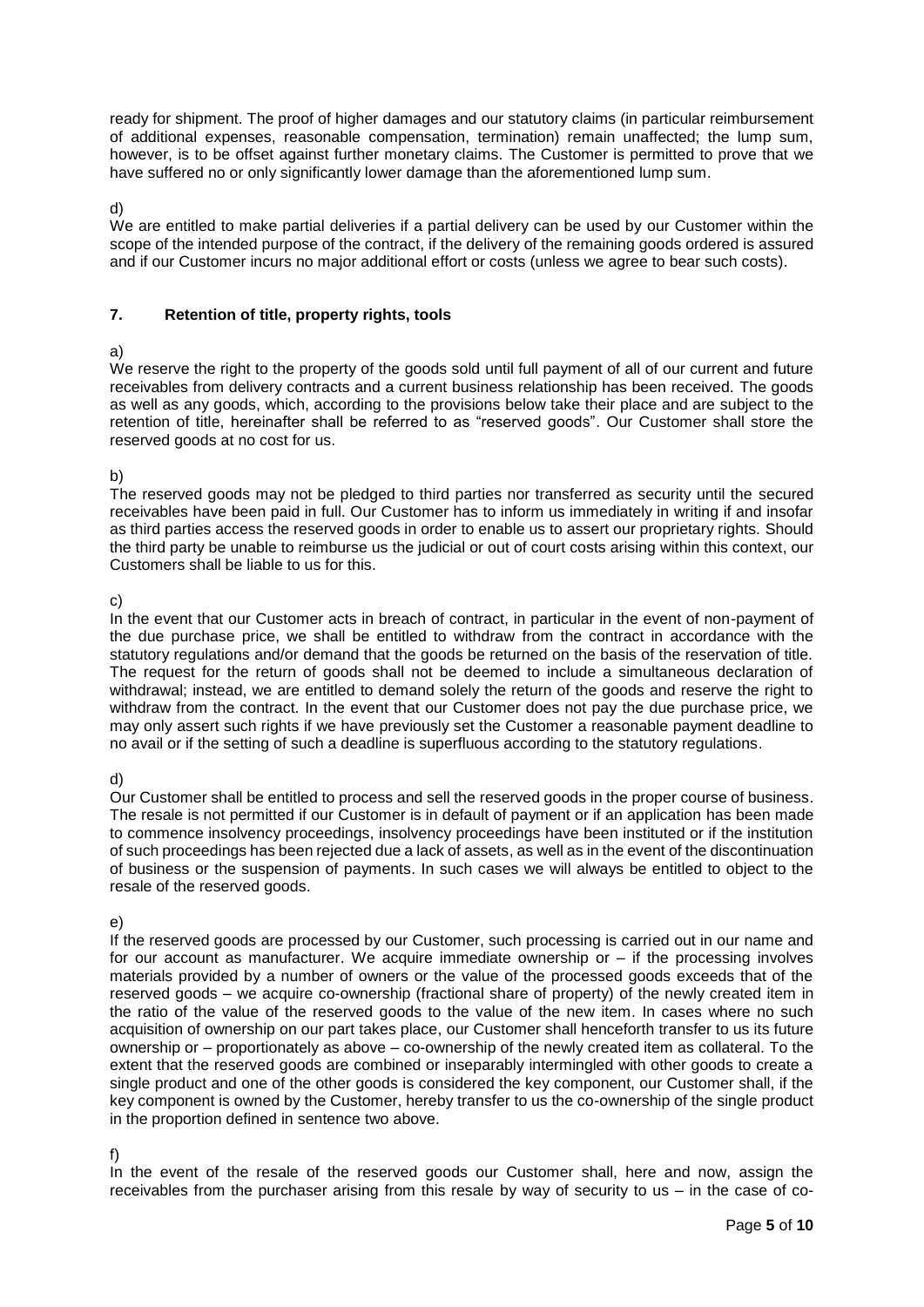ownership of the reserved goods pro rata according to the co-ownership share. We accept the assignment. The same applies to other receivables, which take the place of the reserved goods or accrue otherwise with regard to the reserved goods, such as insurance claims or tort claims resulting from loss or damage.

#### g)

We revocably authorise our Customer to collect the receivables assigned to us in its own name, as long as our Customer is not in default of payments, no application has been filed to commence insolvency proceedings, no insolvency proceedings have been instituted or rejected due a lack of assets, its business is not discontinued and payments have not been suspended. In any event we shall be entitled to revoke our authorisation to collect in such cases.

#### h)

We undertake to leave the claim uncollected for as long as the Purchaser fulfils its obligations of payment towards us, is not in default of payment, no application has been filed to commence insolvency proceedings, no insolvency proceedings have been instituted or rejected due a lack of assets and there is no other deficiency in the Customer's performance capacity and solvency. However, if this is the case, we shall be entitled to demand that our Customer inform us about the assigned receivables and their debtors, provide us with all information necessary for the collection of the receivables, hand the required documents over to us and notify the debtors (third parties) of the assignment.

i)

If the realisable value of the securities exceeds the total value of our claims by more than 10 %, we shall release securities of our choice upon the Customer's request.

## **8. The Customer's claims for defects**

#### a)

The statutory regulations shall apply to the rights of the Customer in the case of defects in quality and title (including false and short deliveries) unless otherwise determined below. Special legal requirements for the final delivery to a consumer remain unaffected in any case (supplier regress as per sect. 478, 479 BGB (GERMAN CIVIL CODE)).

b)

The basis for our liability for defects is mainly the agreement made regarding the quality/condition of the goods or services. If the quality/condition of the goods has not been agreed, the legal provisions shall be applied to determine whether there is a defect or not (sect. 434 para. 1 sentences 2 and 3 BGB (GERMAN CIVIL CODE)). All product descriptions which are subject matter of an individual contract are considered to be an agreement about the condition/quality of the goods, while there is no difference whether the respective product description originates from us, from the manufacturer or our Customer.

c)

Claims for defects on the part of the Customer presuppose that it has properly fulfilled its obligations to inspect and complain (sect. 377, 381 GERMAN COMMERCIAL CODE (HGB)); this means that the goods delivered have to be carefully inspected upon their delivery to the Customer or to the third party determined by it without delay. Any defect discovered during this examination or later shall be communicated to us in writing without delay. The notification is deemed to be without delay if it is submitted within 7 working days whereby the timely dispatch of the notification is sufficient to safequard the deadline. Irrespective of this obligation for inspection and submitting a complaint the Customer shall notify us in writing of obvious defects (including wrong and short deliveries) within 7 working days from delivery, with the timely dispatch of the notification also being sufficient to safeguard the deadline. If the Customer fails to carry out the proper inspection and/or send a notice of defects, our liability for the unreported defect shall be excluded.

## d)

If a sample has been approved, there is no defect if the delivery is according to the sample. Samplings do not imply the acceptance of guarantee on our part.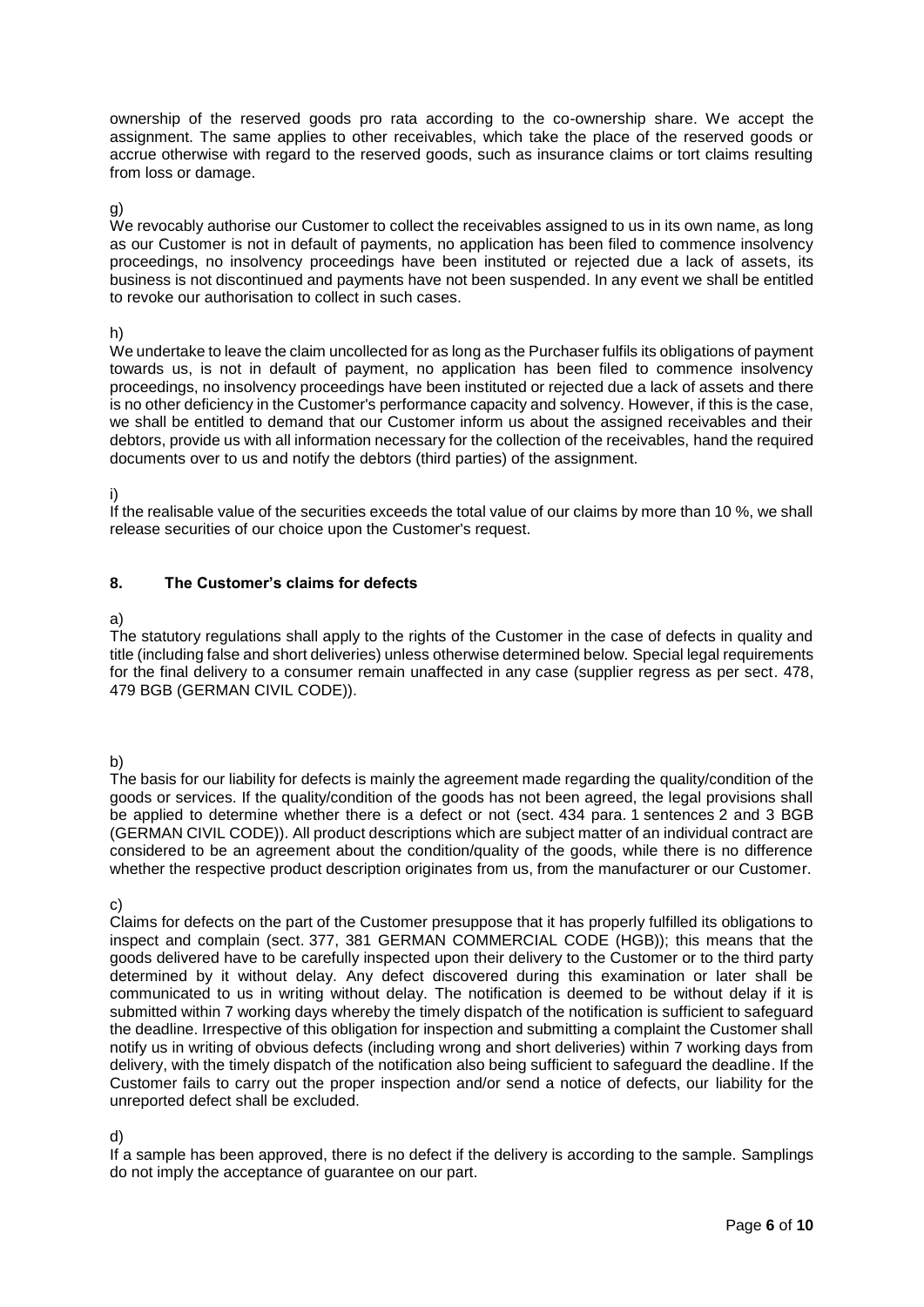#### e)

If the delivered item is defective, we first have the choice of whether to provide subsequent fulfilment by remedying the defect (rectification) or by delivering a defect-free item (replacement delivery). Our right to refuse subsequent fulfilment pursuant to statutory requirements shall remain unaffected.

#### f)

We are entitled to make the owed subsequent fulfilment subject to the Customer paying the due purchase price. However, the Customer is entitled to retain a portion of the purchase price appropriate in proportion to the defect.

## g)

The Customer shall give us the time and the opportunity which may be required for the subsequent fulfilment owed, it shall, in particular, hand over the rejected goods for inspection purposes and, if applicable, also for the purpose of subsequent fulfilment at the place of fulfilment. If the notice of defects is justified, we will reimburse the Customer for the costs of the most economic means of transport; this does not apply if the costs increase because the item is located somewhere other than the place of fulfilment.

However, if the Customer's demand for remedial action turns out to be unjustified, we can request reimbursement for the costs incurred hereby from the Customer, unless the Customer was unable to recognize the absence of a defect.

## h)

Subsequent fulfilment includes neither the dismounting of the defective item nor its reinstallation if the installation was not originally our contractual obligation.

## i)

If the subsequent fulfilment has failed or a reasonable deadline to be set by the Customer for the subsequent fulfilment has fruitlessly expired or it is dispensable according to the statutory regulations, the Customer can withdraw from the contract or reduce the purchase price. However, there shall be no right of withdrawal if the defect in the goods is negligible.

## j)

The Customer is entitled to claim compensation or reimbursement of expenses incurred in vain only as provided in clause No. 10; otherwise such claims shall be excluded.

k)

Any liability claims due to material defects are excluded for the sale of used moveable goods. The above rules with regard to the exclusion of claims for damages in the case of used items shall not apply to any damage resulting from injury to life, limb or health if we are responsible for the breaches of duty, and they shall not apply to any other damage resulting from an intentional or grossly negligent breach of duty on our part. Any breaches of duty on the part of our legal representatives or vicarious agents are equivalent in these respects. Any claims according to the Product Liability Act as well as in the case of the acceptance of a guarantee or a procurement risk shall remain unaffected.

l)

In the case of defects in the products from other manufacturers (e.g. individual components, components of subassemblies), which we are unable to remedy due to licensing or factual reasons, we can choose between asserting our guarantee claims directly against the manufacturer or the supplier on the account of our Customer or assigning our guarantee claims to our Customer. Guarantee claims against us only exist for defects of this kind under the other conditions and in accordance with these GSC if the legal enforcement of the abovementioned claims against the manufacturer and supplier was unsuccessful or is futile, for example, due to insolvency. For the duration of the legal dispute, the limitation of our customer's respective guarantee claim against us is suspended.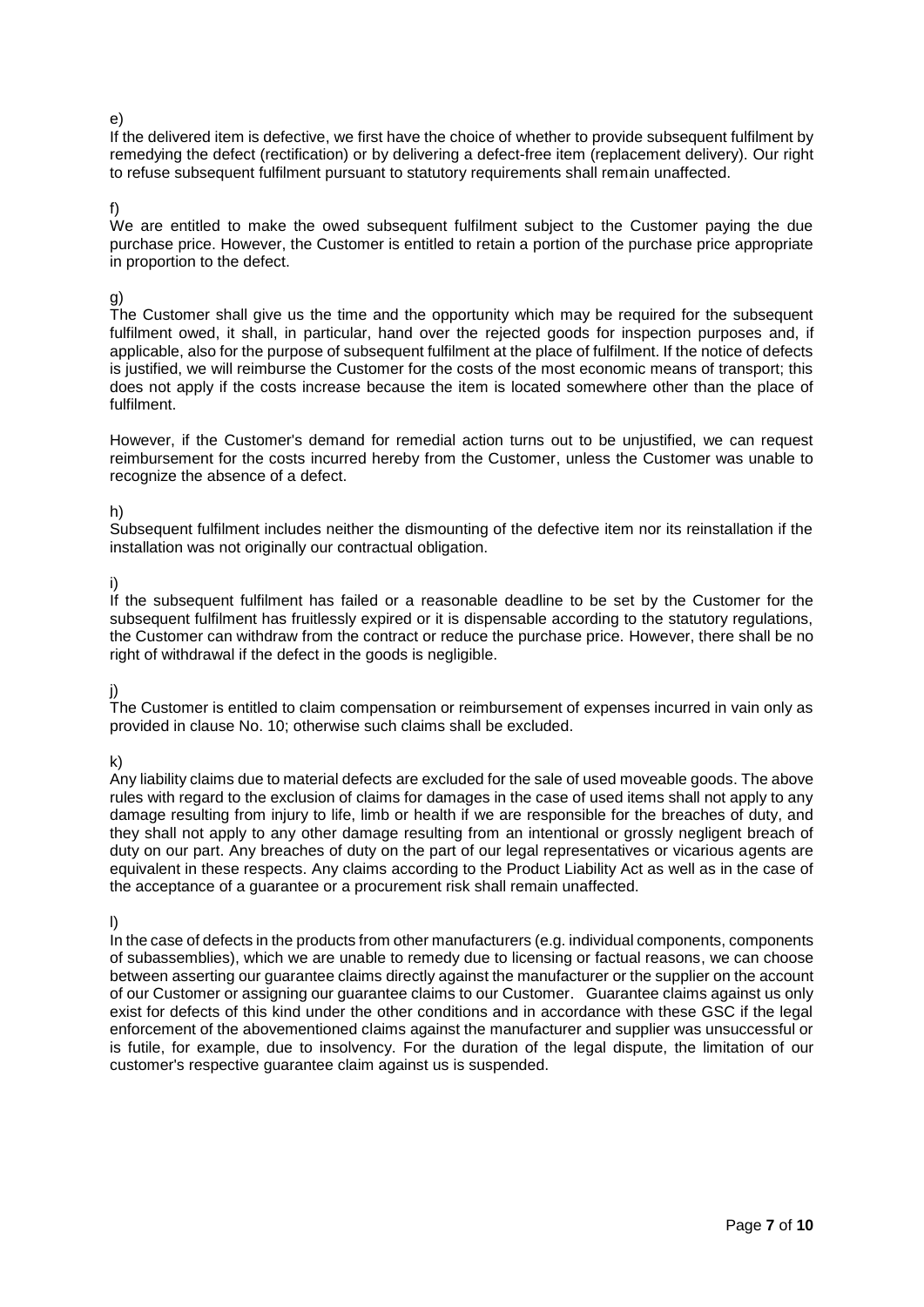#### m)

The guarantee shall not apply if the Customer modifies the delivery item or has it modified by a third party without our consent, and, due to this, remedial action becomes impossible or unreasonably difficult. In any case, our Customer will have to bear the additional costs of the remedial action arising from the modification.

## **9. Industrial Property Rights, copyrights etc.**

#### a)

We reserve the title resp. copyright to all offers and quotations submitted by us as well as to documentations we provide to our Customer, such as drawings, pictures, calculations, catalogues, models, tools and other documents and aids. Without our express consent, the Customer may not make such objects or documents, either as such or in their contents, available to any third parties, disclose them, use them itself or use or reproduce them through third parties. At our request our Customer shall have to return these objects completely to us and destroy any copies made if they are no longer required by the Customer in the proper course of business or if negotiations have not resulted in the conclusion of a contract. This does not apply to the storage of data, which has been made available electronically for the purpose of the usual data backup.

b)

Each of the contracting parties shall inform the other one without delay if a third party asserts claims against the respective party due to a breach of industrial property rights or copyrights.

c)

In those cases in which the delivery item violates an industrial property right or copyright of a third party, we shall, at our discretion and at our expense, modify the delivery item in such a way or exchange it, so that it no longer infringes any third party rights, but so that the delivery item continues to fulfil its contractually agreed functions or procure the right of use for our Customer by concluding a licence contract. If we fail to do so within a reasonable period of time, our Customer shall be entitled to withdraw from the contract or to reduce the purchase price as appropriate. Any claims for damages by our Customer are subject to the limitations according to the provisions below contained in clause No. 10.

d)

If we produce according to our Customer's instructions, or deliver services as per our Customer's guidelines, our Customer is obligated to indemnify us from and against any third-party claims resulting from infringements of industrial property rights/copyrights and the like, which are asserted against us.

## **10. Damages, other liabilities**

a)

Unless specified otherwise in these GSC including the following provisions, our liability for any breach of contractual or non-contractual obligations shall be in accordance with the applicable statutory provisions.

b)

We shall be liable to pay damages – regardless of the legal grounds – within the scope of fault-based liability in the event of aforethought and gross negligence. Unless there is a milder standard of liability, we shall be liable according to the statutory regulations in cases of minor negligence (e.g. for the care and diligence in one's own affairs) only

(1)

for damage resulting from injury to life, body or health,

(2)

for damage resulting from the breach of a major contractual duty (which means an obligation whose fulfilment is a prerequisite for the proper execution of the contract and upon whose compliance the contracting party regularly relies and may rely); in this case, however, our liability is limited to the compensation of the foreseeable, typically occurring damage.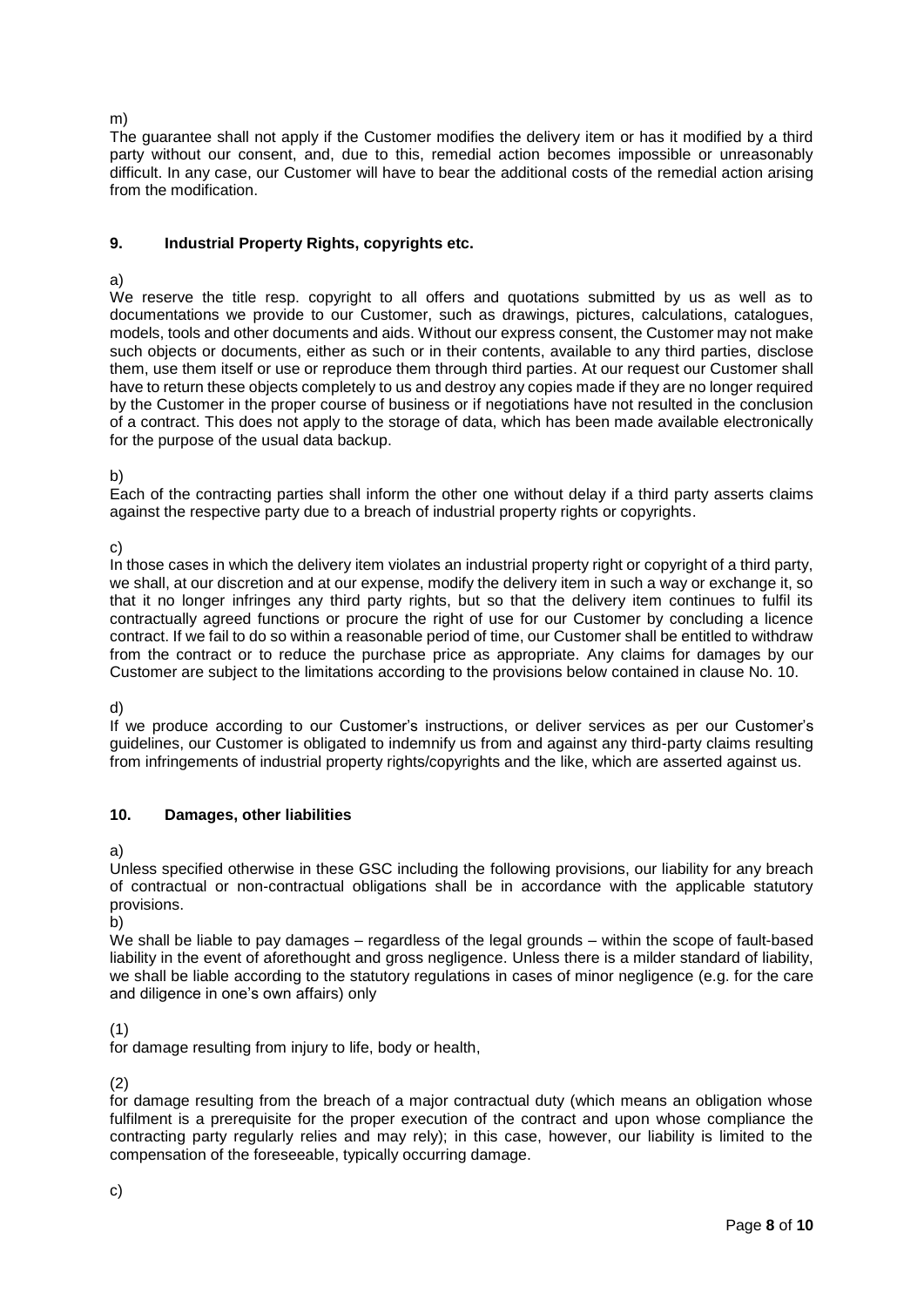The limitations of liability defined by paragraph b) shall not apply if we have fraudulently concealed a defect or have given a guarantee for the quality/condition of the goods. The same applies to Customer claims according to the Product Liability Act and in the event of fraudulent intent.

d)

The Customer may only withdraw from or terminate the contract due to a breach of duty not resulting from a defect if we are responsible for the breach of duty. A free right of termination on the part of the Customer (in particular according to sect. 651, 649 BGB (GERMAN CIVIL CODE)) is excluded. In other respects the statutory requirements and legal consequences shall apply.

#### e)

The aforementioned exclusions and limitations of liability apply to the same extent in favour of our organs, legal representatives, employees and other vicarious agents.

f)

If our Employees provide technical information or act as advisors, and this information or advice is not part of the contractually agreed scope of services owed by us, this is done free of charge and with the exclusion of any liability.

## **11. Limitation period**

a)

By derogation from sect. 438 para. 1.3 BGB (GERMAN CIVIL CODE) the general limitation period for claims resulting from defects in goods or title shall be one year from delivery. If an acceptance inspection has been agreed, the limitation period shall start with acceptance.

b)

However, if the commodity is a building or an object that, in conformity with its customary manner of utilization, has been used as a building and which has caused the defect (building material), the limitation period according to the legal stipulations is five years from delivery (sect. 438 para. 1.2 BGB (GERMAN CIVIL CODE)). Also special statutory provisions for third-party claims for restitution (sect. 438 para. 1.1 BGB (GERMAN CIVIL CODE)), for fraudulent intent of the Customer (sect. 438 para. 3 BGB (GERMAN CIVIL CODE)) and for claims of recourse against the supplier in the case of final deliveries to a consumer (sect. 479 BGB (GERMAN CIVIL CODE)) shall remain unaffected.

c)

The aforementioned limitation periods of sales law also apply to contractual and non-contractual claims for damages on the part of the Customer due to a defect in the goods, unless the application of the regular statutory limitation period (sect. 195, 199 BGB (GERMAN CIVIL CODE)) would, in individual cases, result in a shorter limitation period. However, according to clause No. 10 b) sentences 1 and 2 (1) and according to the Product Liability Act the Customer's claims for damages exclusively become time-barred according to the legal statutes of limitation.

# **12. Choice of law and place of jurisdiction etc.**

a)

For these GSC and all legal relationships between us and the Customer the law of the Federal Republic of Germany shall apply to the exclusion of the International Uniform Law, particularly of CISG (the United Nations Convention on Contracts for the International Sale of Goods). Prerequisites and effects of the reservation of title according to clause No. 7 shall be subject to the law of the respective location of the subject-matter, if, under that law, the choice of German law would be inadmissible or invalid.

b)

The contract language is German.